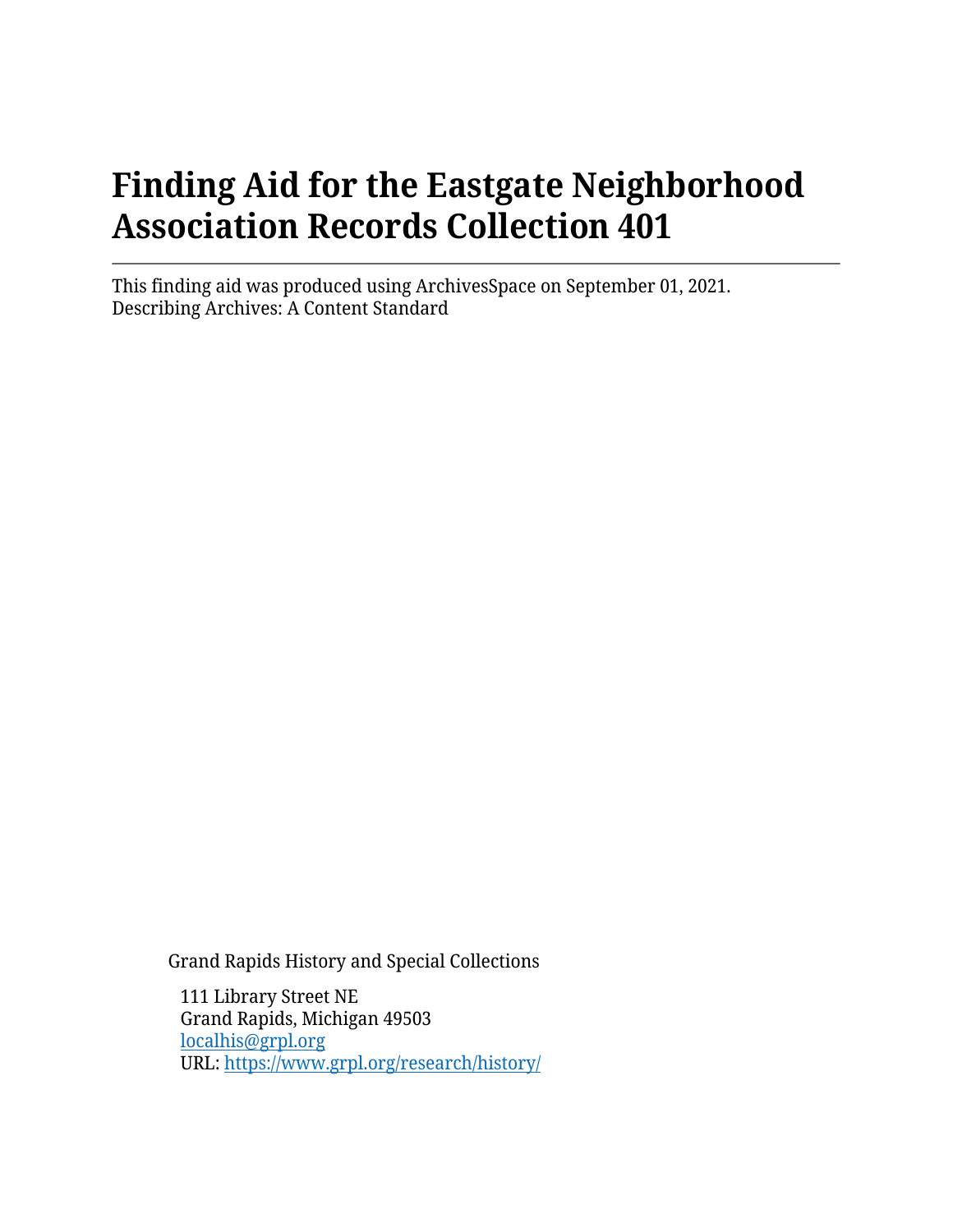## <span id="page-1-0"></span>**Table of Contents**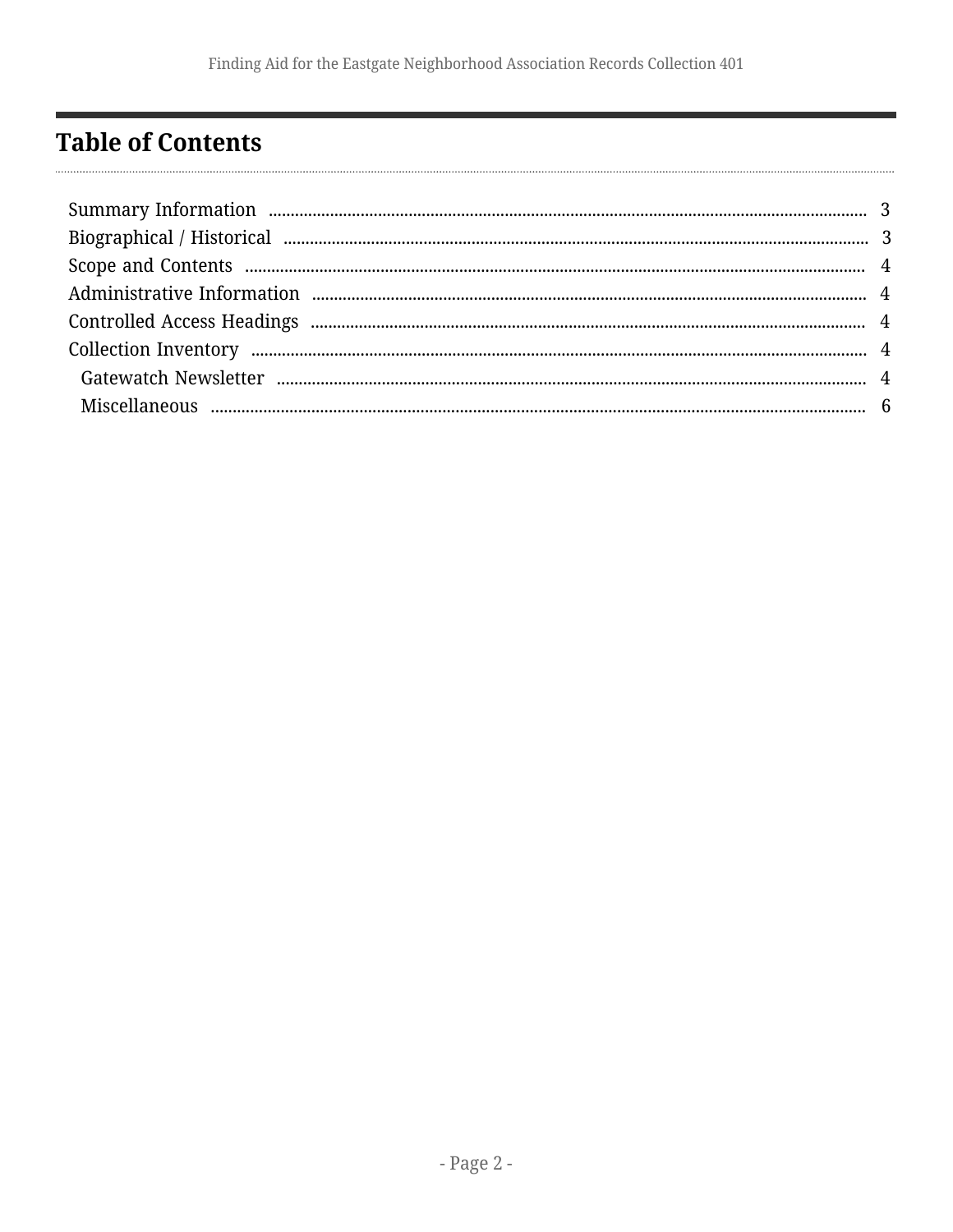### <span id="page-2-0"></span>**Summary Information**

| <b>Repository:</b>                                              | Grand Rapids History and Special Collections                                                                                                                                                                                                                                                       |  |  |
|-----------------------------------------------------------------|----------------------------------------------------------------------------------------------------------------------------------------------------------------------------------------------------------------------------------------------------------------------------------------------------|--|--|
| Title:                                                          | <b>Eastgate Neighborhood Association Records</b>                                                                                                                                                                                                                                                   |  |  |
| ID:                                                             | Collection 401                                                                                                                                                                                                                                                                                     |  |  |
| <b>ID</b> [Archivists<br><b>Toolkit</b><br>Database::RESOURCE]: | 518                                                                                                                                                                                                                                                                                                |  |  |
| Date [inclusive]:                                               | 2006-2013                                                                                                                                                                                                                                                                                          |  |  |
| <b>Physical</b><br>Description:                                 | 0.2 Linear Feet                                                                                                                                                                                                                                                                                    |  |  |
| Language of the<br><b>Material:</b>                             | English.                                                                                                                                                                                                                                                                                           |  |  |
| <b>Abstract:</b>                                                | The Easgate Neighborhood is located on the Southeast side of<br>Grand Rapids. The vast bulk of this collection consists of the<br>Association newsletter "Gatewatch". There are a few other<br>pieces included in this collection, but they mainly have to do<br>with the creation of "Gatewatch". |  |  |
|                                                                 |                                                                                                                                                                                                                                                                                                    |  |  |

**^** [Return to Table of Contents](#page-1-0)

### <span id="page-2-1"></span>**Biographical / Historical**

The Eastgate Neighborhood is located in what was originally Paris Township, which bordered the boundaries of the cities of Grand Rapids and East Grand Rapids. It was rural, and even into the early 1960s there were farms in this area. In the early 1960s the cities of Grand Rapids and Kentwood annexed the remaining areas of Paris Township, and the Eastgate Neighborhood became a portion of the city Grand Rapids.

In 1990, when Metropolitan Hospital initiated plans to construct a heliostop near the corner of Boston and Plymouth, neighbors united and formed the Eastgate Neighborhood Association.

**^** [Return to Table of Contents](#page-1-0)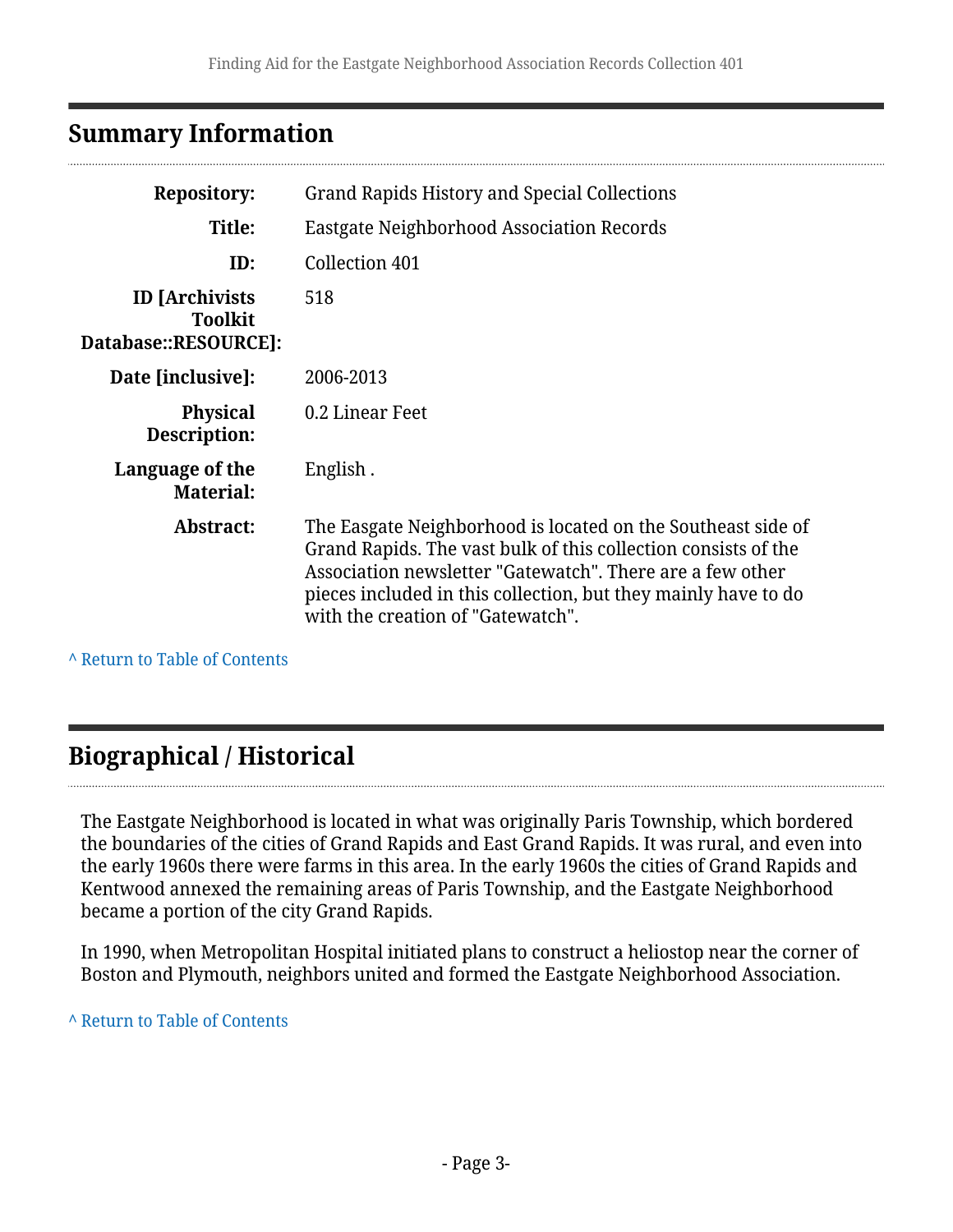#### <span id="page-3-0"></span>**Scope and Contents**

The scope of the Eastgate Neighborhood Association Records Collection consists of the newsletter "Gatewatch" and a few assorted pieces of miscellaneous material. The newsletter "Gatewatch" is the official newsletter for the Eastgate Neighborhood Association. This newsletter is a quartely publication and the time period for this collections spans from 2006-2021. There are some date gaps within our collection of Gatewatch newsletters, so not every issue from 2006-2021 is represented.

**^** [Return to Table of Contents](#page-1-0)

#### <span id="page-3-1"></span>**Administrative Information**

#### **Publication Statement**

Grand Rapids History and Special Collections

111 Library Street NE Grand Rapids, Michigan 49503 [localhis@grpl.org](mailto:localhis@grpl.org) URL:<https://www.grpl.org/research/history/>

**^** [Return to Table of Contents](#page-1-0)

#### <span id="page-3-2"></span>**Controlled Access Headings**

- Neighborhoods -- Michigan -- Grand Rapids -- History
- Grand Rapids (Mich.) -- History -- 20th Century
- Grand Rapids (Mich.) -- History
- Neighborhood government -- Michigan -- Grand Rapids

#### <span id="page-3-3"></span>**Collection Inventory**

<span id="page-3-4"></span>**Gatewatch Newsletter**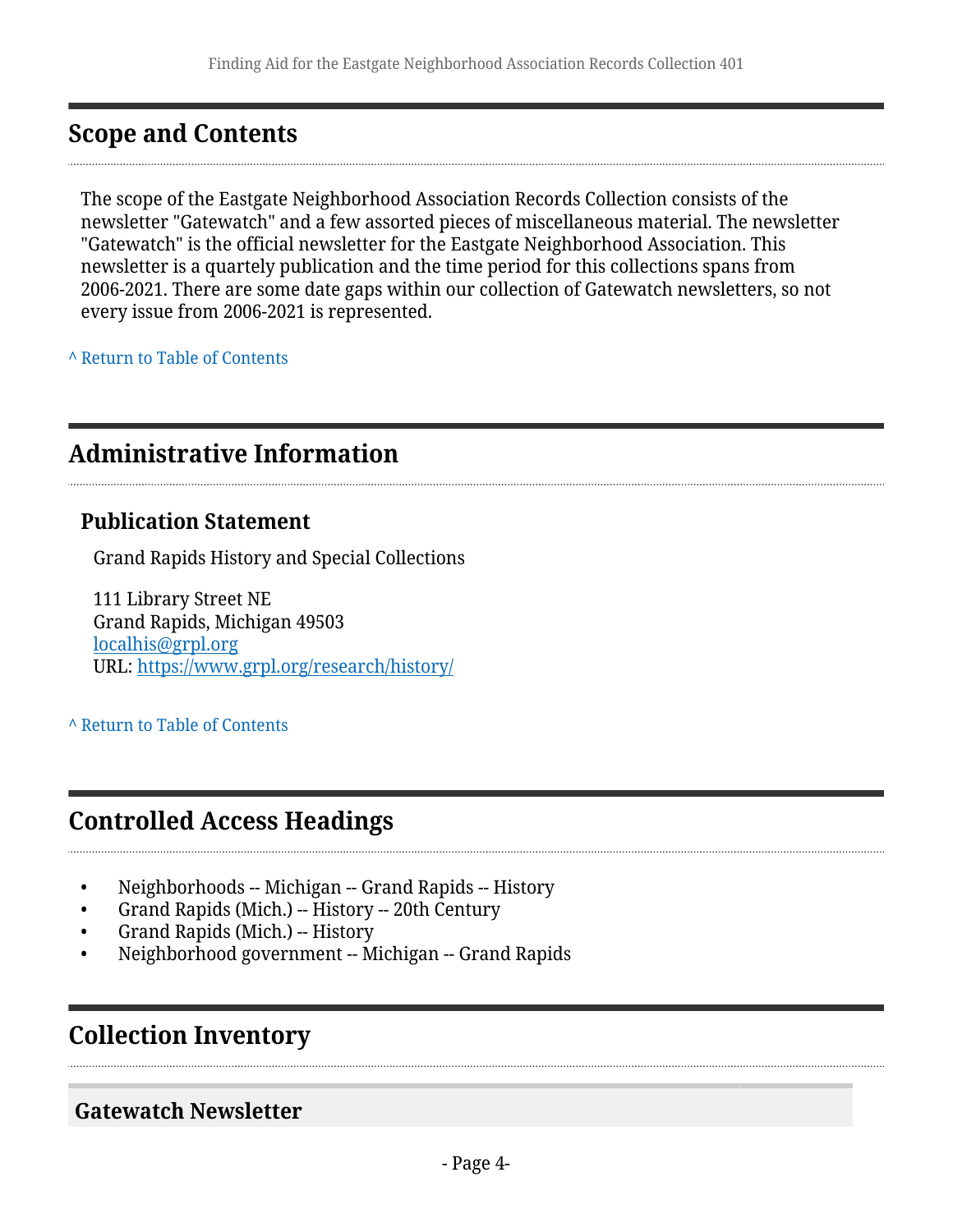| <b>Title/Description</b> | <b>Instances</b> |                     |  |
|--------------------------|------------------|---------------------|--|
| <b>July 2006</b>         | Box 1            | Folder 1            |  |
| October 2006             | Box 1            | Folder <sub>2</sub> |  |
| December 2006            | Box 1            | Folder 3            |  |
| Spring 2007              | Box 1            | Folder 4            |  |
| Summer 2007              | Box 1            | Folder 5            |  |
| <b>Fall 2007</b>         | Box 1            | Folder <sub>6</sub> |  |
| Winter 2009              | Box 1            | Folder 7            |  |
| Summer 2009              | Box 1            | Folder <sub>8</sub> |  |
| <b>Fall 2009</b>         | Box 1            | Folder 9            |  |
| Winter 2010              | Box 1            | Folder 10           |  |
| Spring 2010              | Box 1            | Folder 11           |  |
| Summer 2010              | Box 1            | Folder 12           |  |
| <b>Fall 2010</b>         | Box 1            | Folder 13           |  |
| Winter 2011              | Box 1            | Folder 14           |  |
| Spring 2011              | Box 1            | Folder 15           |  |
| Summer 2011              | Box 1            | Folder 16           |  |
| <b>Fall 2011</b>         | Box 1            | Folder 17           |  |
| Winter 2012              | Box 1            | Folder 18           |  |
| Spring 2012              | Box 1            | Folder 19           |  |
| Summer 2012              | Box 1            | Folder 20           |  |
| <b>Fall 2012</b>         | Box 1            | Folder 21           |  |
| Winter 2013              | Box 1            | Folder 22           |  |
| Spring 2013              | Box 1            | Folder 23           |  |
| Summer 2013              | Box 1            | Folder 24           |  |
| <b>Fall 2013</b>         | Box 1            | Folder 25           |  |
| Spring-Fall, 2014        | Box 1            | Folder 27           |  |
| Winter-Fall, 2015        | Box 1            | Folder 28           |  |
| Winter-Fall, 2016        | Box 1            | Folder 29           |  |
| Winter-Fall, 2017        | Box 1            | Folder 30           |  |
| Winter-Fall, 2018        | Box 1            | Folder 31           |  |
| Winter-Fall, 2019        | Box 1            | Folder 32           |  |